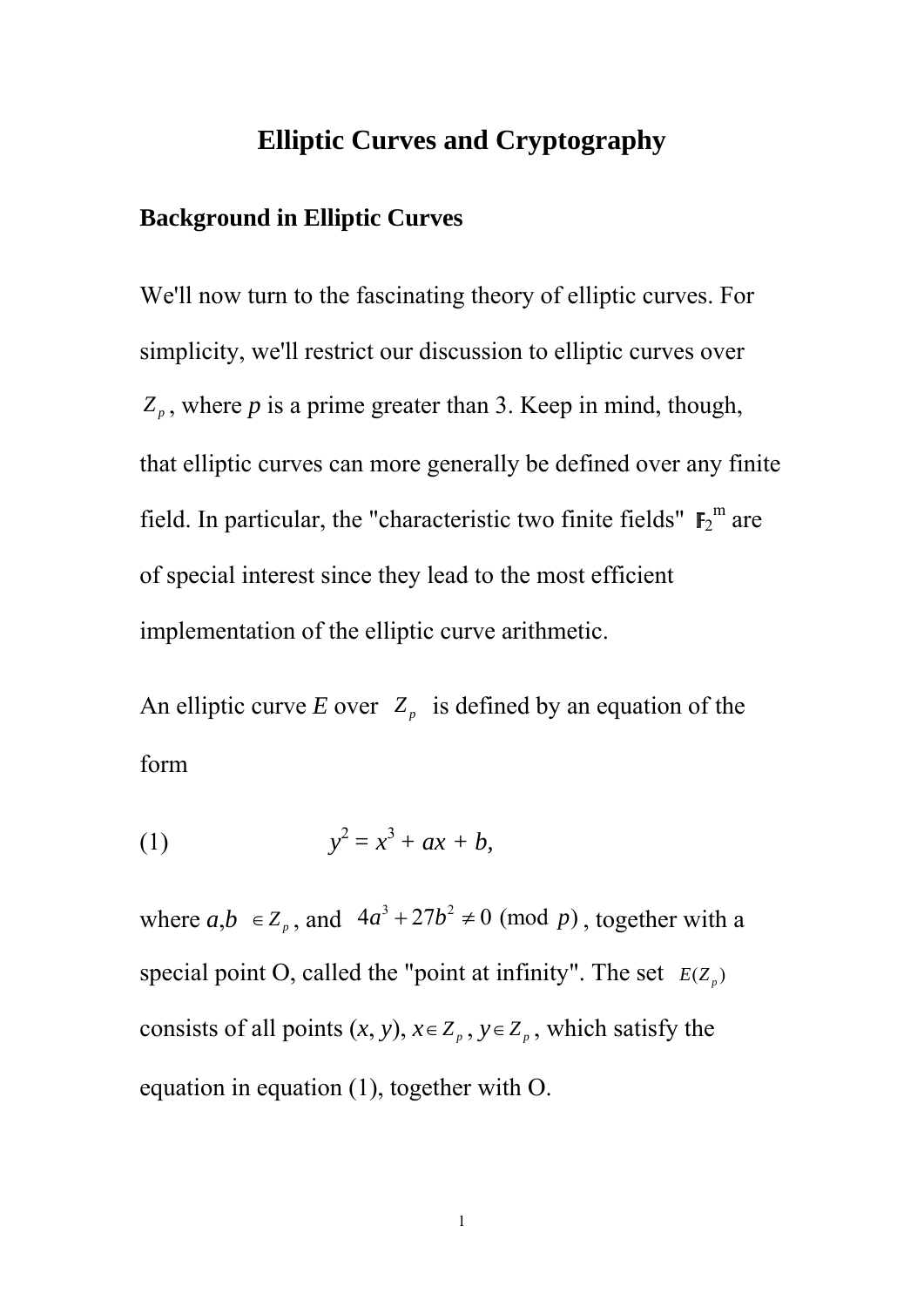For example, let *p* =23 and consider the elliptic curve *E*:  $y^2 = x^3 + x + 1$  defined over *Z*<sub>23</sub>. (In the notation of equation (1), we have *a* =1 and *b* =1.) Note that  $4a^3 + 27b^2 = 4+4 = 8 \ne 0$ , so *E* is indeed an elliptic curve. The points in  $E(Z_p)$  are O and those listed in Figure 1.

Figure 1: Points on the elliptic curve  $y^2 = x^3 + x + 1$  over  $z_{23}$ .

| (0, 1)  | (6, 4)  | (12,19)  |
|---------|---------|----------|
| (0, 22) | (6, 19) | (13, 7)  |
| (1, 7)  | (7, 11) | (13, 16) |
| (1,16)  | (7, 12) | (17, 3)  |
| (3,10)  | (9, 7)  | (17,20)  |
| (3, 13) | (9,16)  | (18, 3)  |
| (4, 0)  | (11,3)  | (18,20)  |
| (5, 4)  | (11,20) | (19, 5)  |
| (5, 19) | (12,4)  | (19, 18) |
|         |         |          |

There is a rule for adding two points on an elliptic curve  $E(Z_p)$ to give a third elliptic curve point. Together with this addition operation, the set of points  $E(Z_p)$  forms a group with serving as its identity. It is this group that is used in the construction of elliptic curve cryptosystems. The addition rule, which can be explained geometrically, is presented in Figure 2 as a sequence of algebraic formulae.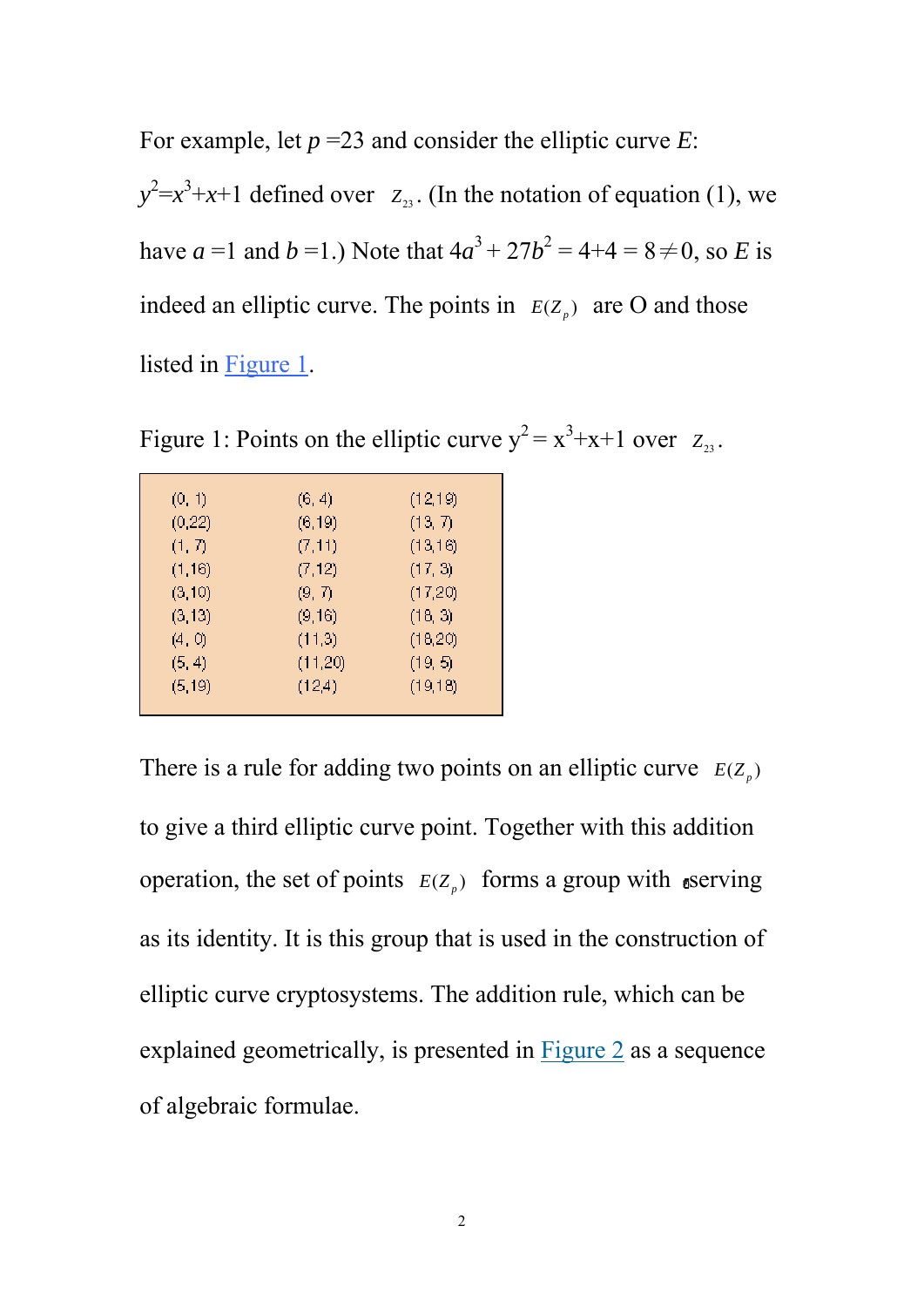Figure 2: The addition rule.

1. 
$$
P + \mathcal{O} = \mathcal{O} + P = P
$$
 for all  
\n $P \in E(\mathbb{Z}_p)$ .  
\n2. If  $P = (x,y) \in E(\mathbb{Z}_p)$ , then  $(x,y) + (x-y) = \mathcal{O}$ . (The point  $(x,-y)$  is denoted by  
\n $-P$ , and is called the negative of  $P$ ; observe that  $-P$  is indeed a point on the  
\ncurve.)  
\n3. Let  $P = (x_1, y_1) \in E(\mathbb{Z}_p)$  and  $Q = (x_2, y_2)$   
\n $\in E(\mathbb{Z}_p)$ , where  $P \neq -Q$ . Then  $P + Q$   
\n $= (x_3, y_3)$ , where  
\n $x_3 = \lambda^2 - x_1 - x_2$   
\n $y_3 = \lambda (x_1 - x_3) - y_1$ ,  
\nand  
\n $\lambda = \begin{cases} \frac{y_2 - y_1}{x_2 - x_1} & \text{if } P \neq Q \\ \frac{3x_1^2 + a_1}{2y_1} & \text{if } P = Q \end{cases}$ 

Examples of the addition rule are given in Figure 3. For historical reasons, the group operation for an elliptic curve  $E(Z_p)$  has been called "addition." By contrast, the group operation in  $Z_p^*$  is "multiplication." The differences in the resulting additive notation and multiplicative notation can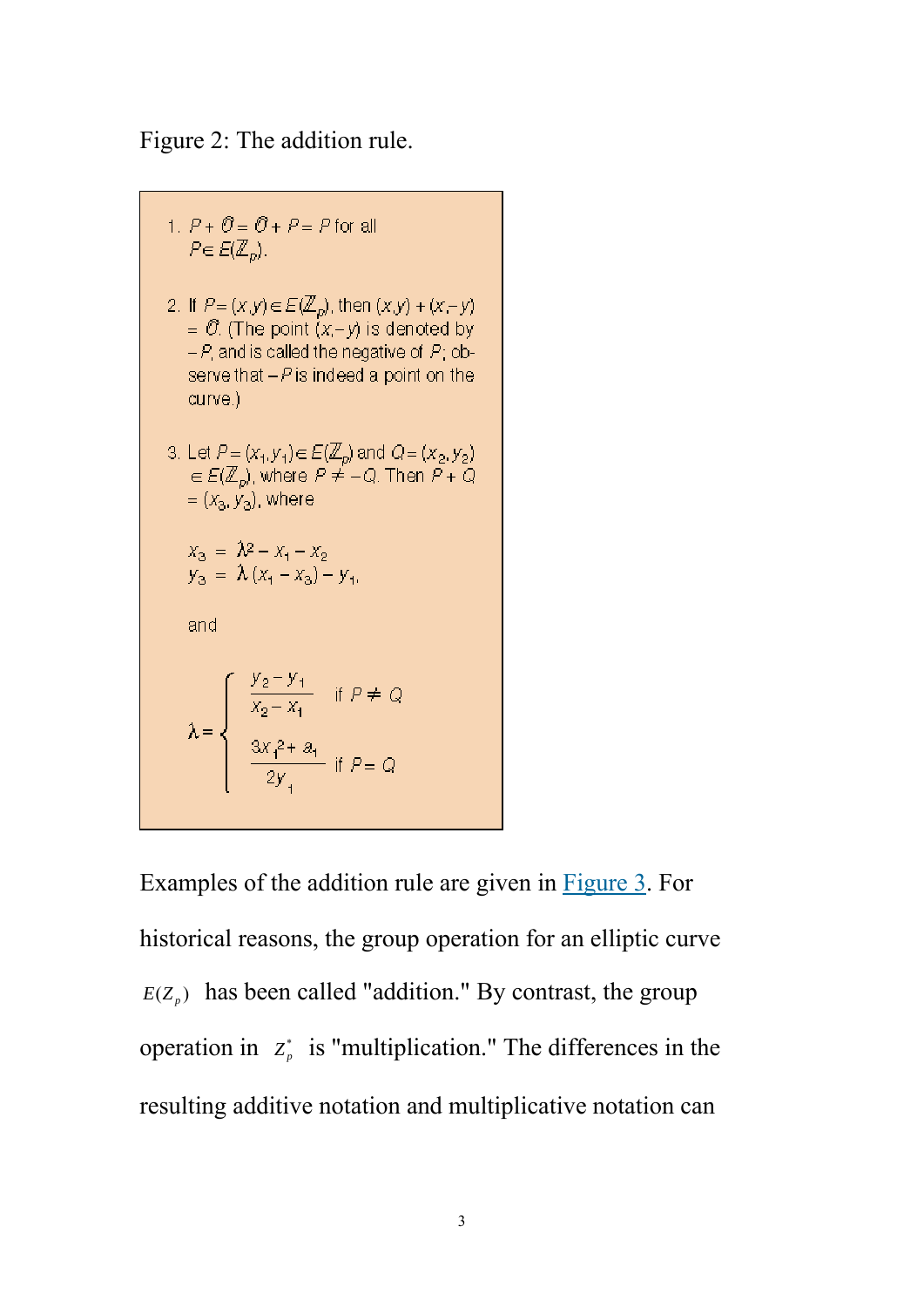sometimes be confusing. Table 1 shows the correspondence between notation used for the two groups  $Z_p^*$  and  $E(Z_p)$ .

Figure 3: Examples of elliptic curve addition on the curve  $y^2 = x^3 + x + 1$  over  $Z_{23}$ .

> 1. Let  $P = (3, 10)$  and  $Q = (9, 7)$ . Then  $P + Q = (x_3, y_3)$  is computed as:  $\lambda = \frac{7-10}{9-3} = \frac{-3}{6} = \frac{-1}{2} = 11 \in \mathbb{Z}_{23}$  $x_3 = 11^2 - 3 - 9 = 6 - 3 - 9 = -6 \equiv 17 \pmod{23}$ , and  $y_3 = 11(3 - (-6)) - 10 = 11(9) - 10 = 89 \equiv 20 \pmod{23}.$ Hence  $P + Q = (17, 20)$ . 2. Let  $P = (3,10)$ . Then  $2P = P + P = (x_3, y_3)$  is computed as follows:  $\lambda = \frac{3(3^2) + 1}{20} = \frac{5}{20} = \frac{1}{4} = 6 \in \mathbb{Z}_{23}$  $x_3 = 6^2 - 6 = 30 \equiv 7 \pmod{23}$ , and  $y_3 = 6(3-7) - 10 = -24 - 10 = -11 \equiv 12 \pmod{23}$ . Hence  $2P = (7, 12)$ .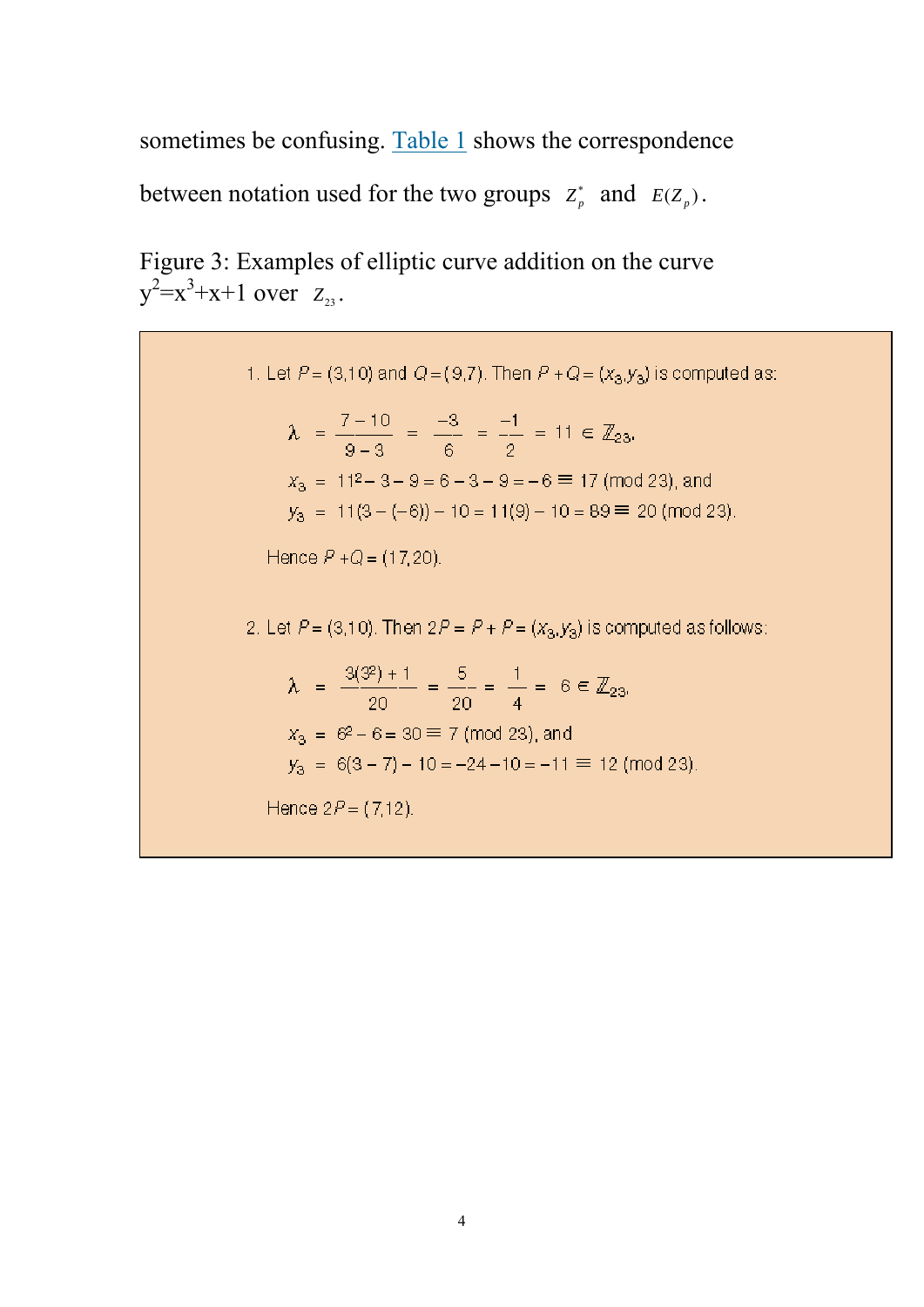| Group     | $\mathbb{Z}_{{\bf D}}^*$                                                                                       | $E(\mathbb{Z}_p)$                                                                              |
|-----------|----------------------------------------------------------------------------------------------------------------|------------------------------------------------------------------------------------------------|
| Group     | Integers                                                                                                       | Points $(x, y)$ on E                                                                           |
| Elements  | $\{1, 2, , p-1\}$                                                                                              | plus $\mathcal O$                                                                              |
| Group     | Multiplication                                                                                                 | Addition                                                                                       |
| Operation | modulo p                                                                                                       | of points                                                                                      |
| Notation  | Elements: $g, h$<br>Multiplication: $g \cdot h$<br>Inverse; $g^{-1}$<br>Division: g/h<br>Exponentiation: $q^*$ | Elements P, Q<br>Addition: $P + Q$<br>Negative: $-P$<br>Subtraction: $P - Q$<br>Multiple: $aP$ |
| Discrete  | Given $g \in \mathbb{Z}_p^*$                                                                                   | Given $P \in E(\mathbb{Z}_p)$                                                                  |
| Logarithm | and $h = g^* \mod p$ .                                                                                         | and $Q = aP$ ,                                                                                 |
| Problem   | find a                                                                                                         | find a                                                                                         |

# Table 1: Correspondence between  $z_r^*$  and  $E(Z_p)$  notation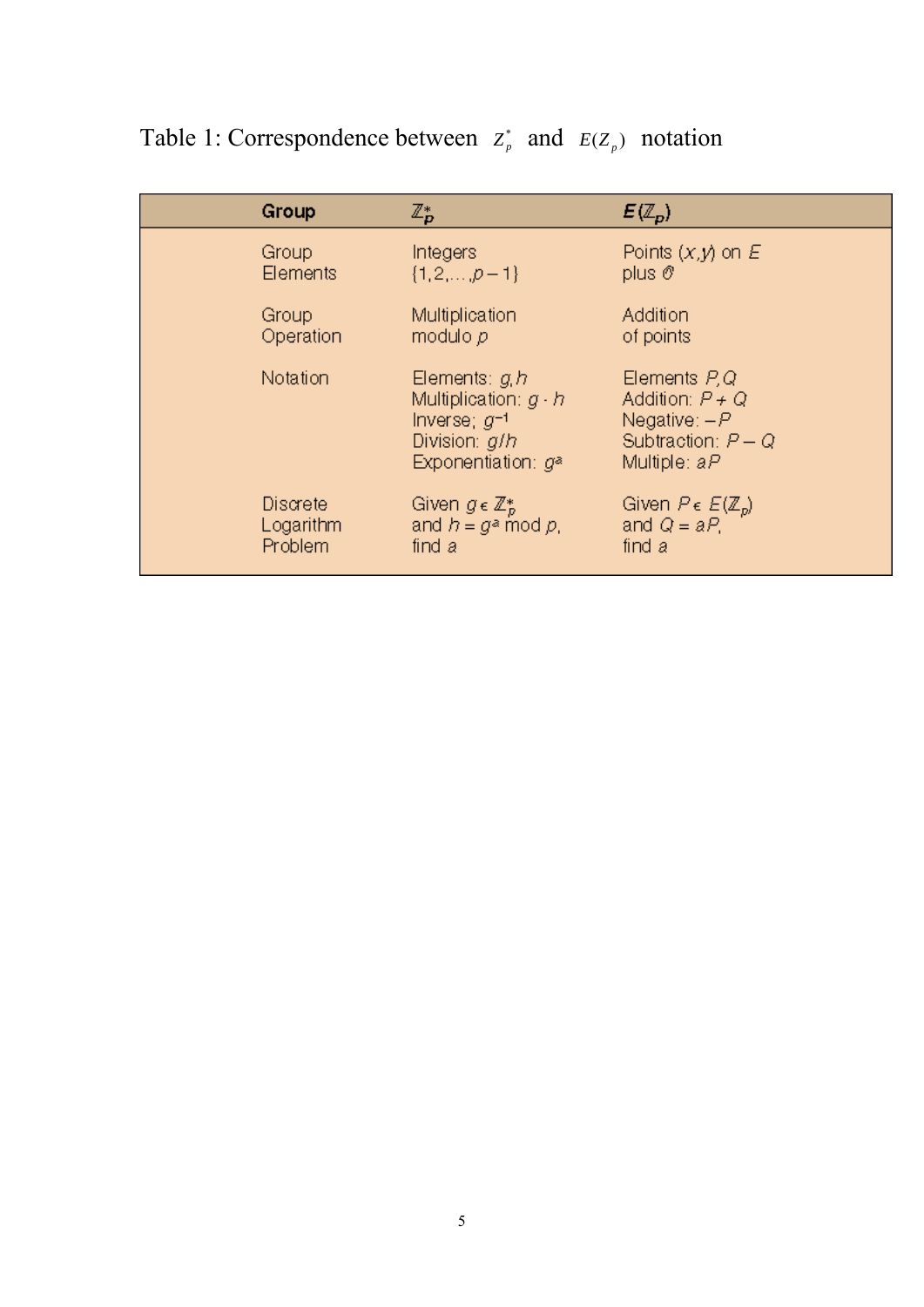### **ECC Diffie-Hellman**

Illustrate here the elliptic curve analog of Diffie-Hellman key exchange, which is a close analogy given elliptic curve multiplication equates to modulo exponentiation.

- $\geq$  can do key exchange analogous to D-H
- $\triangleright$  users select a suitable curve  $E_q(a, b)$
- $\triangleright$  select base point  $G = (x_1, y_1)$ 
	- $\bullet$  with large order *n* s.t.  $nG = O$
- $\triangleright$  A & B select private keys  $n_A < n$ ,  $n_B < n$
- $\triangleright$  compute public keys:  $P_A = n_A G$ ,  $P_B = n_B G$
- $\triangleright$  compute shared key:  $K = n_A P_B$ ,  $K = n_B P_A$ 
	- same since  $K = n_A n_B G$

Example:

 $p = 211$ ; E<sub>q</sub>(0,-4),  $\rightarrow$   $y^2 = x^3 - 4$ ; and  $G = (2, 2)$ , 240 $G = O$ . A: Private key  $n_A = 121$ , Public key  $P_A = 121(2, 2) = (115, 48)$ B: Private key  $n_B = 203$ , Public key  $P_A = 203(2, 2) = (130, 203)$ Shared secret key:  $121(130, 203) = 203(115, 48) = (161, 69)$ .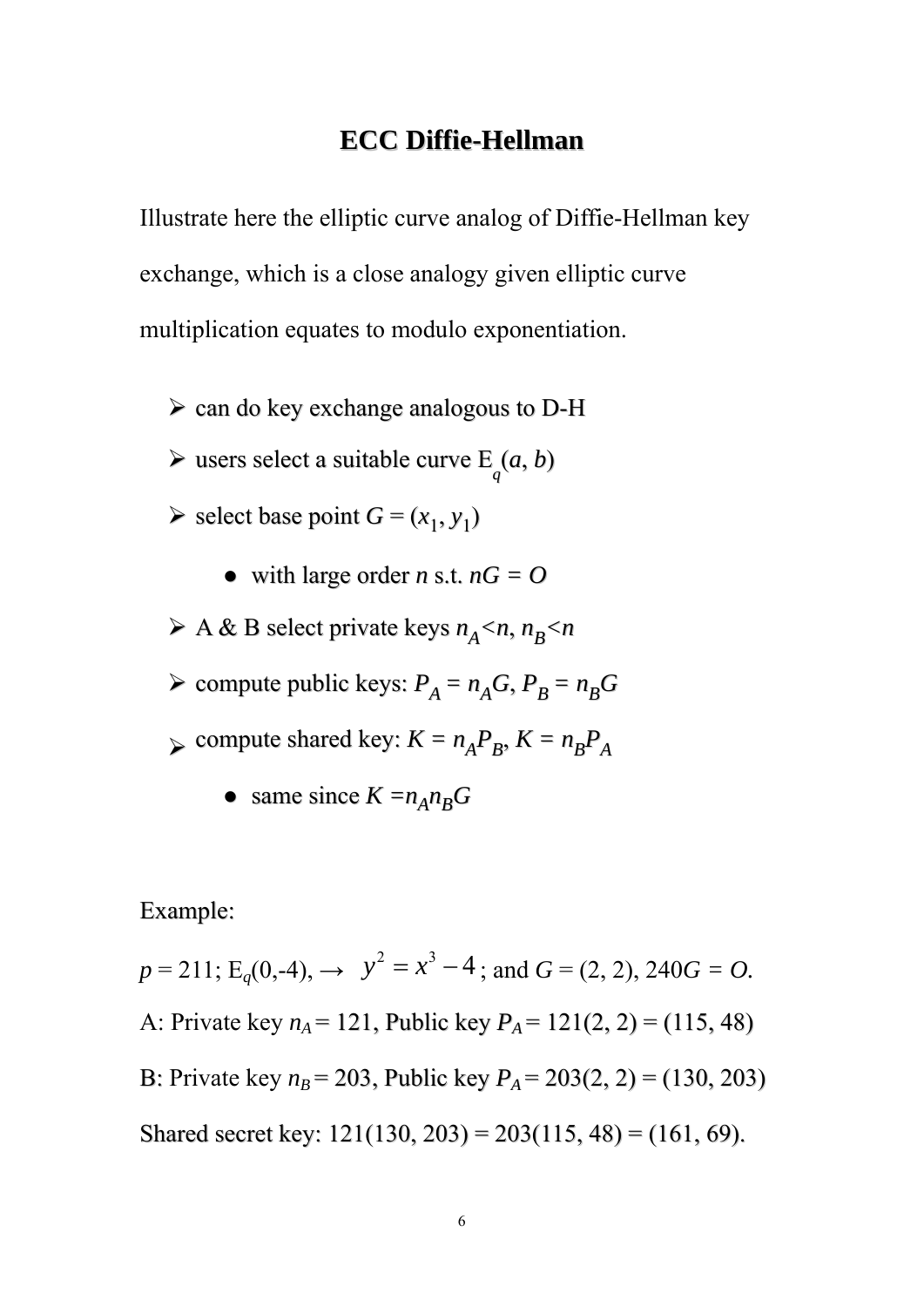## Figure 4. ECC Diffie-Hellman

| <b>Global Public Elements</b> |                                                                                                           |  |
|-------------------------------|-----------------------------------------------------------------------------------------------------------|--|
| $E_a(a, b)$                   | elliptic curve with parameters $a, b$ , and $q$ , where $q$ is a prime<br>or an integer of the form $2^m$ |  |
| G                             | point on elliptic curve whose order is large value $n$                                                    |  |

|  | <b>User A Key Generation</b> |
|--|------------------------------|
|--|------------------------------|

Select private  $n_A$  $n_A < n$ 

 $P_A = n_A \times G$ Calculate public  $P_A$ 

Select private  $n_B$  $n_A < n$  $P_B = n_B \times G$ Calculate public  $P_B$ 

### **Calculation of Secret Key by User A**

 $K = n_A \times P_B$ 

### **Calculation of Secret Key by User B**

 $K=n_B\times P_A$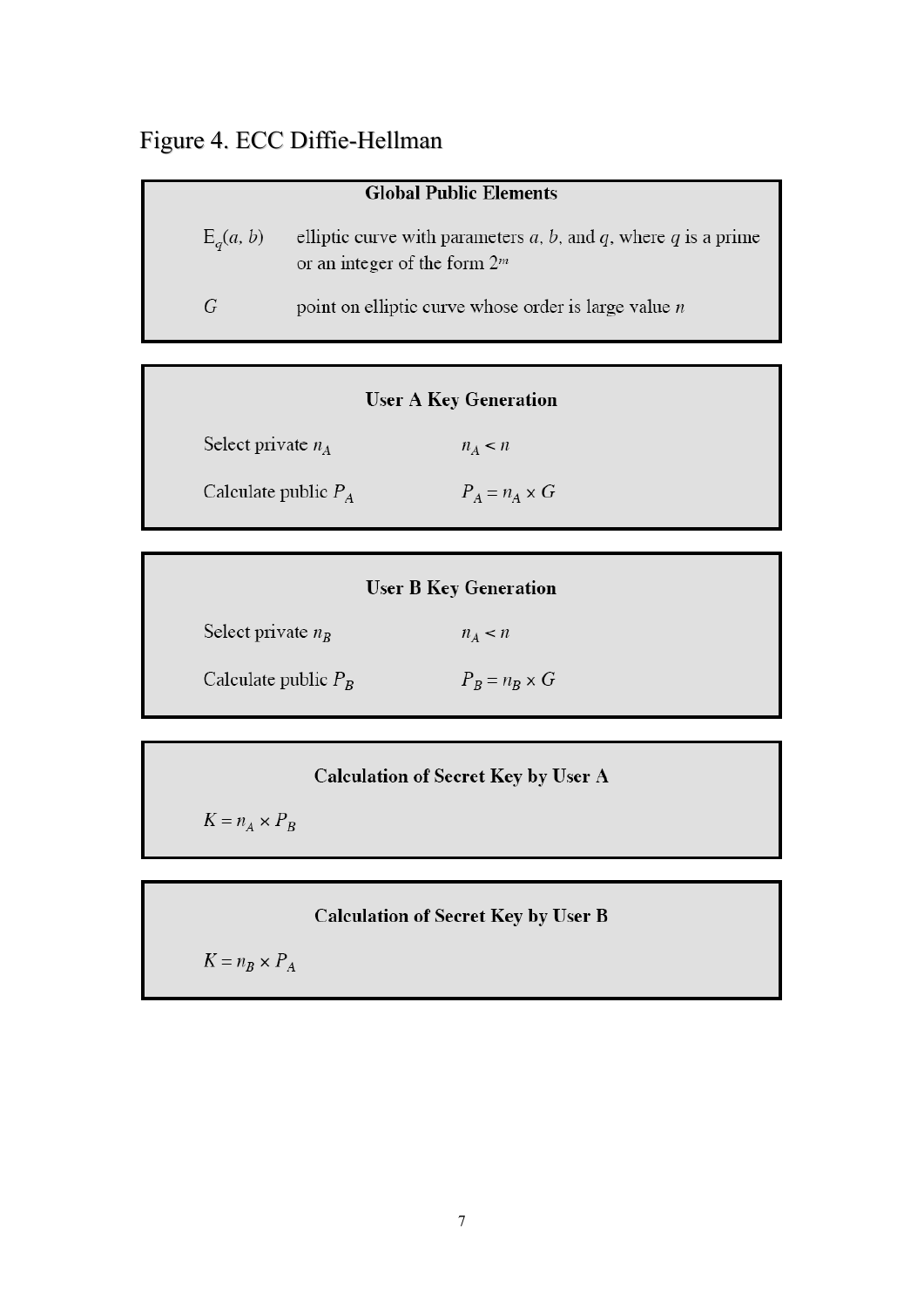### **ECC Encryption/Decryption**

Several approaches to encryption/decryption using elliptic curves have been analyzed in the literature. This one is an analog of the ElGamal public-key encryption algorithm. The sender must first encode any message *m* as a point on the elliptic curve  $P_m$  (there are relatively straightforward techniques for this). Note that the ciphertext is a pair of points on the elliptic curve. The sender masks the message using random *k*, but also sends along a "clue" allowing the receiver who know the private-key to recover *k* and hence the message. For an attacker to recover the message, the attacker would have to compute *k* given *G* and *kG*, which is assumed hard.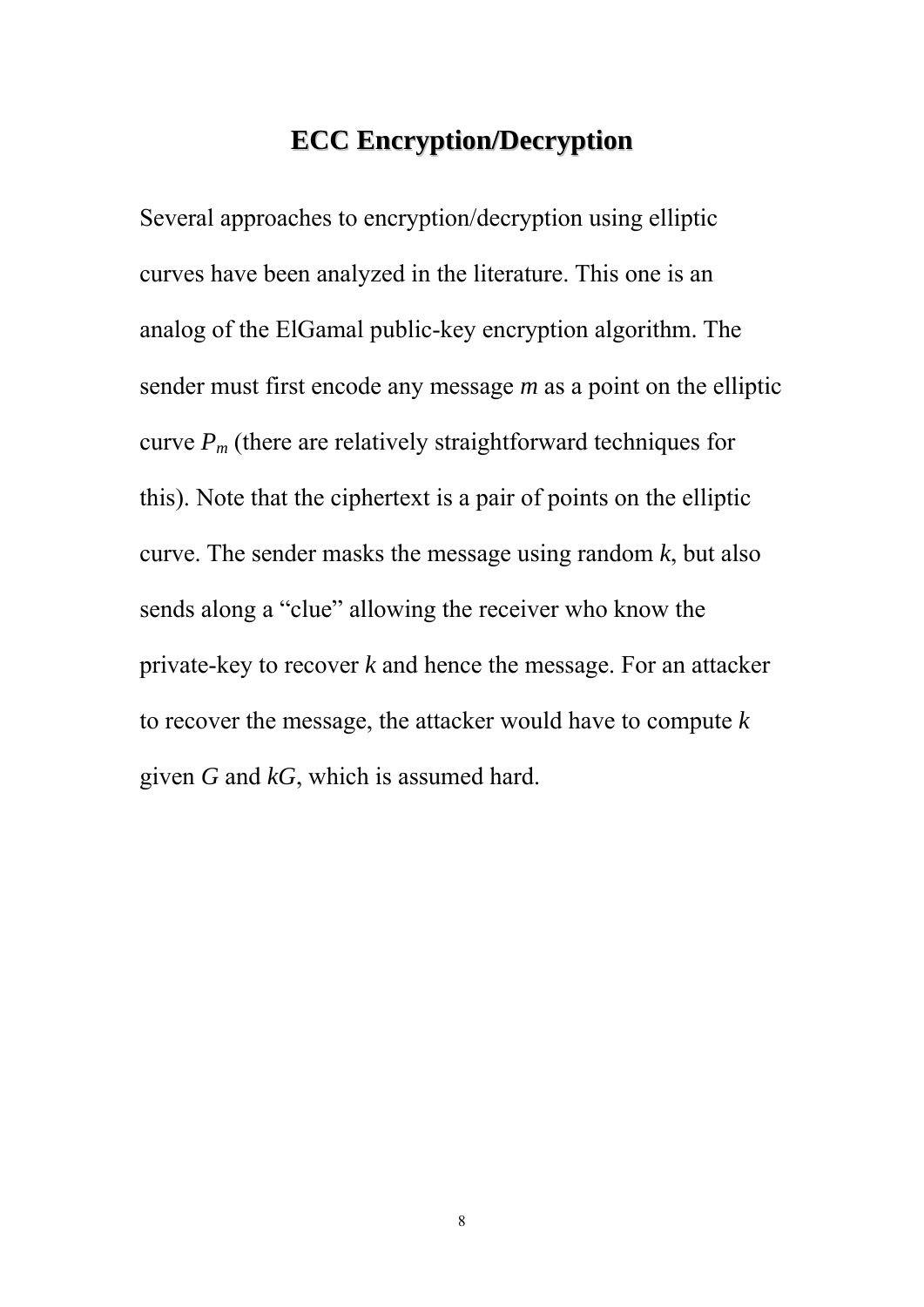- $\sum$  first encode any message *m* as a point on the elliptic curve *Pm*
- ¾ select suitable curve & point *G* as in D-H
- $\triangleright$  A & B select private keys  $n_A < n$ ,  $n_B < n$
- $\triangleright$  compute public keys:  $P_A = n_A G$ ,  $P_B = n_B G$
- $\triangleright$  A encrypts  $P_m$ :  $C_m = \{kG, P_m + kP_B\},\$

*k*: random positive integer

 $P_B$ : B's public key

 $\triangleright$  B decrypts  $C_m$  compute:

$$
P_m + kP_B - n_B(kG) = P_m + k(n_B G) - n_B(kG) = P_m
$$

Example:

 $p = 751$ ; E<sub>q</sub>(-1, 188)  $\rightarrow y^2 = x^3 - x + 188$ ; and  $G = (0, 376)$ .  $A \rightarrow B$ :  $P_m = (562, 201)$ 

A selects the random number  $k = 386$ .

B's Public key:  $P_B = (201, 5)$ .

A computes:  $386(0, 376) = (676, 558)$  and

 $(562, 201) + 386(201, 5) = (385, 328).$ 

A sends the cipher text: {(676, 558), (385, 328)}.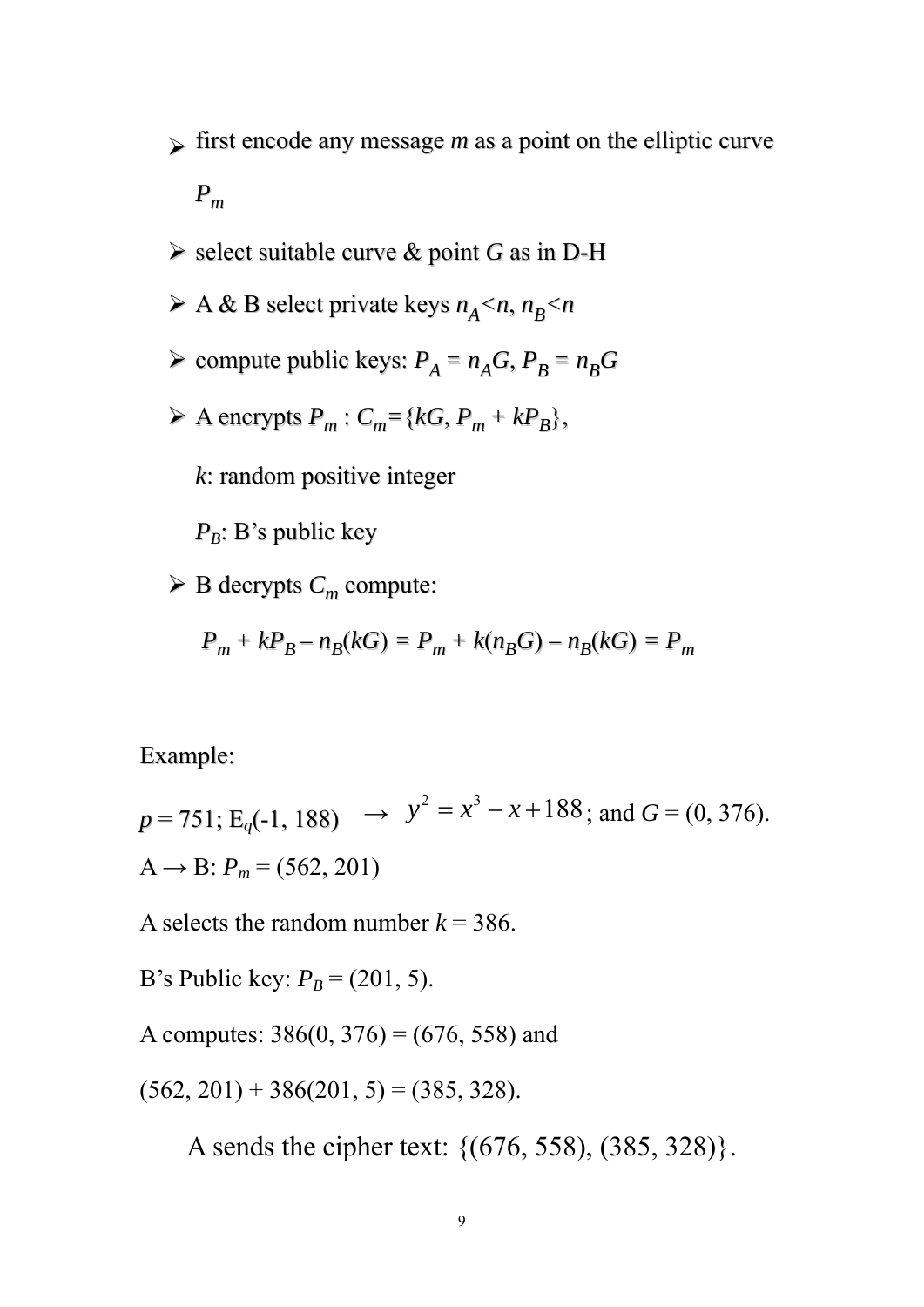### **The Digital Signature Algorithm**

The Digital Signature Algorithm (DSA) was proposed in August of 1991 by the U.S. National Institute of Standards and Technology (NIST) and became a U.S. Federal Information Processing Standard (FIPS 186) in 1993. It was the first digital signature scheme to be accepted as legally binding by a government. The algorithm is a variant of the ElGamal signature scheme. It exploits small subgroups in  $Z_p^* = \{1, 2, ..., p-1\}$  in order to decrease the size of signatures. Figure 5 shows the key-generation, signature-generation, and signature-verification procedures for DSA.

Figure 5-1: DSA approach

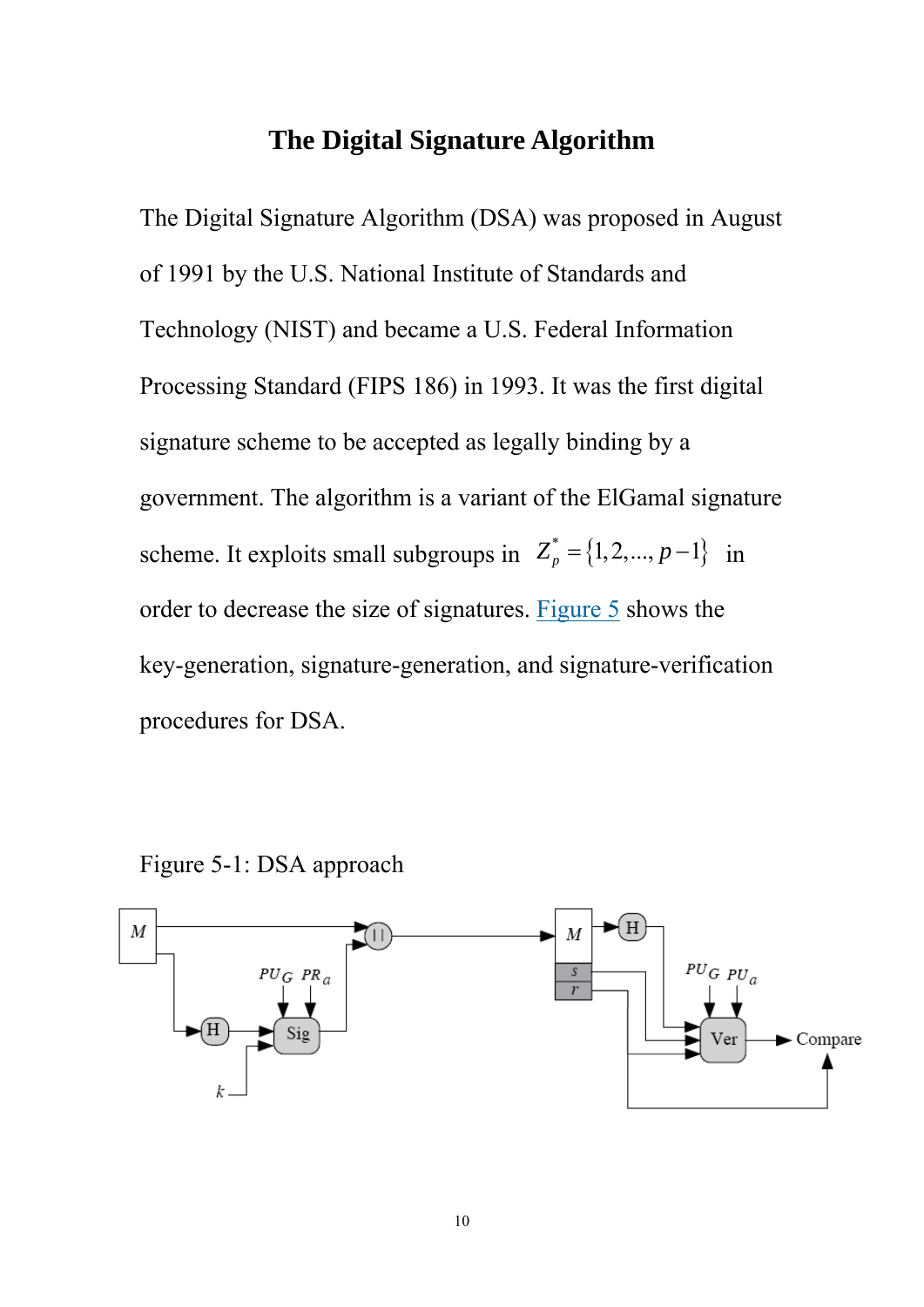### Figure 5-2: DSA Algorithm



- prime number where  $2^{L-1} < p < 2^L$ <br>for  $512 \le L \le 1024$  and L a multiple of 64<br>i.e., bit length of between 512 and 1024 bits in  $\overline{p}$ increments of 64 bits
- prime divisor of  $(p-1)$ , where  $2^{159} < q < 2^{160}$ <br>i.e., bit length of 160 bits  $q$
- $= h^{(p-1)/q} \bmod p$  where  $h$  is any integer with<br>  $1 < h < (p-1)$  $\mathcal{S}$ such that  $h^{(p-1)/q} \mod p > 1$

#### **User's Private Key**

random or pseudorandom integer with  $0 < x < q$  $\overline{x}$ 

#### **User's Public Key**

 $= g^x \mod p$  $\mathcal{V}$ 

#### User's Per-Message Secret Number

= random or pseudorandom integer with  $0 < k < q$ 

# Signing  $r = (g^k \mod p) \mod q$  $s = \left[k^{-1}(H(M) + xr)\right] \mod q$ Signature =  $(r, s)$



| M       |     | message to be signed            |
|---------|-----|---------------------------------|
| H(M)    | $=$ | hash of M using SHA-1           |
| M, r, s | $=$ | received versions of $M$ , r, s |



 $s = f_1(H(M), k, x, r, q) = (k^{-1} (H(M) + xr)) \mod q$  $r = f_2(k, p, q, g) = (g^k \mod p) \mod q$ 

#### $(a)$  Signing



 $w = f_3(s', q) = (s')^{-1} \mod q$  $v = f_4(y, q, g, H(M'), w, r')$ 

 $= ((g(H(M)w) mod q yr'w mod q) mod p) mod q)$ 

#### (b) Verifying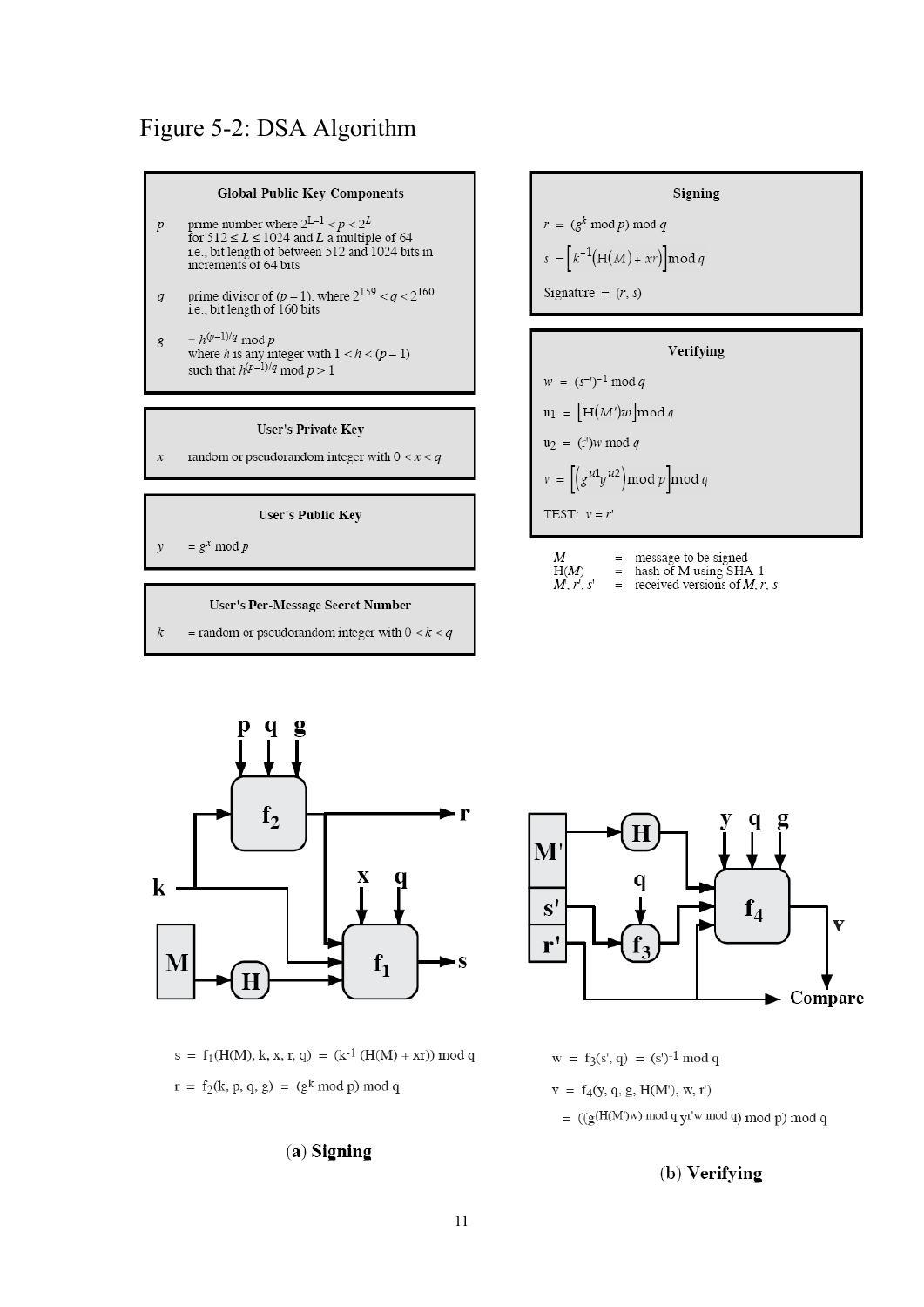Since *r* and *s* are each integers less than *q*, DSA signatures are 320 bits in length. The security of the DSA relies on two distinct (but related) discrete logarithm problems. One is the discrete logarithm problem in  $Z_p^*$  where the number field sieve algorithm applies. Since  $p$  is a 1024-bit prime, the DSA is currently not vulnerable to this attack. The second discrete logarithm problem works to the base *g*: given *p*, *q*, *g*, and *y*, find *x* such that  $y = g^x \pmod{p}$ . For large *p* (1024 bits, for example), the best-known algorithm for this problem is the Pollard rho-method, which takes about  $\sqrt{\pi q/2}$  steps. Since  $q \approx 2^{160}$ , the DSA is not vulnerable to this attack.

| Group     | $\mathbb{Z}_D^*$                                                                                                | $E(\mathbb{Z}_p)$                                                                               |  |
|-----------|-----------------------------------------------------------------------------------------------------------------|-------------------------------------------------------------------------------------------------|--|
| Group     | Integers                                                                                                        | Points $(x, y)$ on $E$                                                                          |  |
| Elements  | $\{1, 2, , p-1\}$                                                                                               | plus $o$                                                                                        |  |
| Group     | Multiplication                                                                                                  | Addition                                                                                        |  |
| Operation | modulo $p$                                                                                                      | of points                                                                                       |  |
| Notation  | Elements: $g_i h$<br>Multiplication: $g \cdot h$<br>Inverse; $g^{-1}$<br>Division: g/h<br>Exponentiation: $q^*$ | Elements $P,Q$<br>Addition: $P + Q$<br>Negative: $-P$<br>Subtraction: $P - Q$<br>Multiple: $aP$ |  |
| Discrete  | Given $g \in \mathbb{Z}_p^*$                                                                                    | Given $P \in E(\mathbb{Z}_p)$                                                                   |  |
| Logarithm | and $h = g^* \mod p$ ,                                                                                          | and $Q = aP$ ,                                                                                  |  |
| Problem   | find a                                                                                                          | find a                                                                                          |  |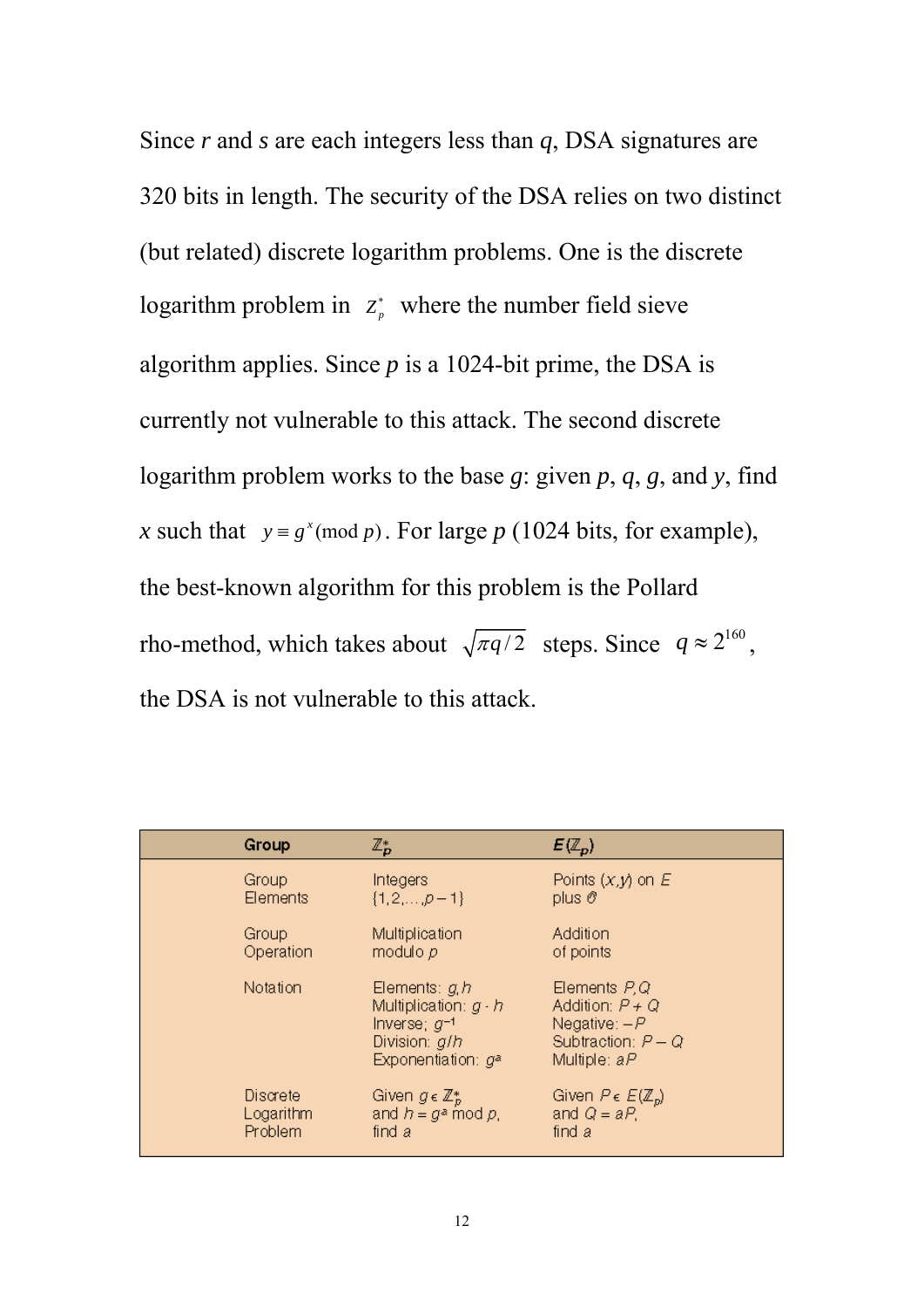### **The Elliptic Curve Digital Signature Algorithm (ECDSA)**

ECDSA is the elliptic curve analogue of the DSA. That is, instead of working in a subgroup of order  $q$  in  $z_p^*$ , you work in an elliptic curve group  $E(Z_p)$ . The ECDSA is currently being standardized by the ANSI X9F1 and IEEE P1363 standards committees. Table 2 shows the correspondence between some math notation used  $\bar{z}_p$  in DSA and ECDSA. Tables 1 and 2 should make the analogies between the DSA and ECDSA more apparent (see Figure 6).

Table 2: Correspondence between DSA and ECDSA notation.

|             | <b>DSA Notation ECDSA Notation</b> |
|-------------|------------------------------------|
| a<br>g<br>X | n<br>◡<br>d                        |
|             | ſJ                                 |

The key-generation, signature-generation, and

signature-verification procedures for ECDSA are given in Figure 6. The only significant difference between ECDSA and DSA is in the generation of *r*. The DSA does this by taking the random element ( $g^k$  mod *p*) and reducing it modulo *q*, thus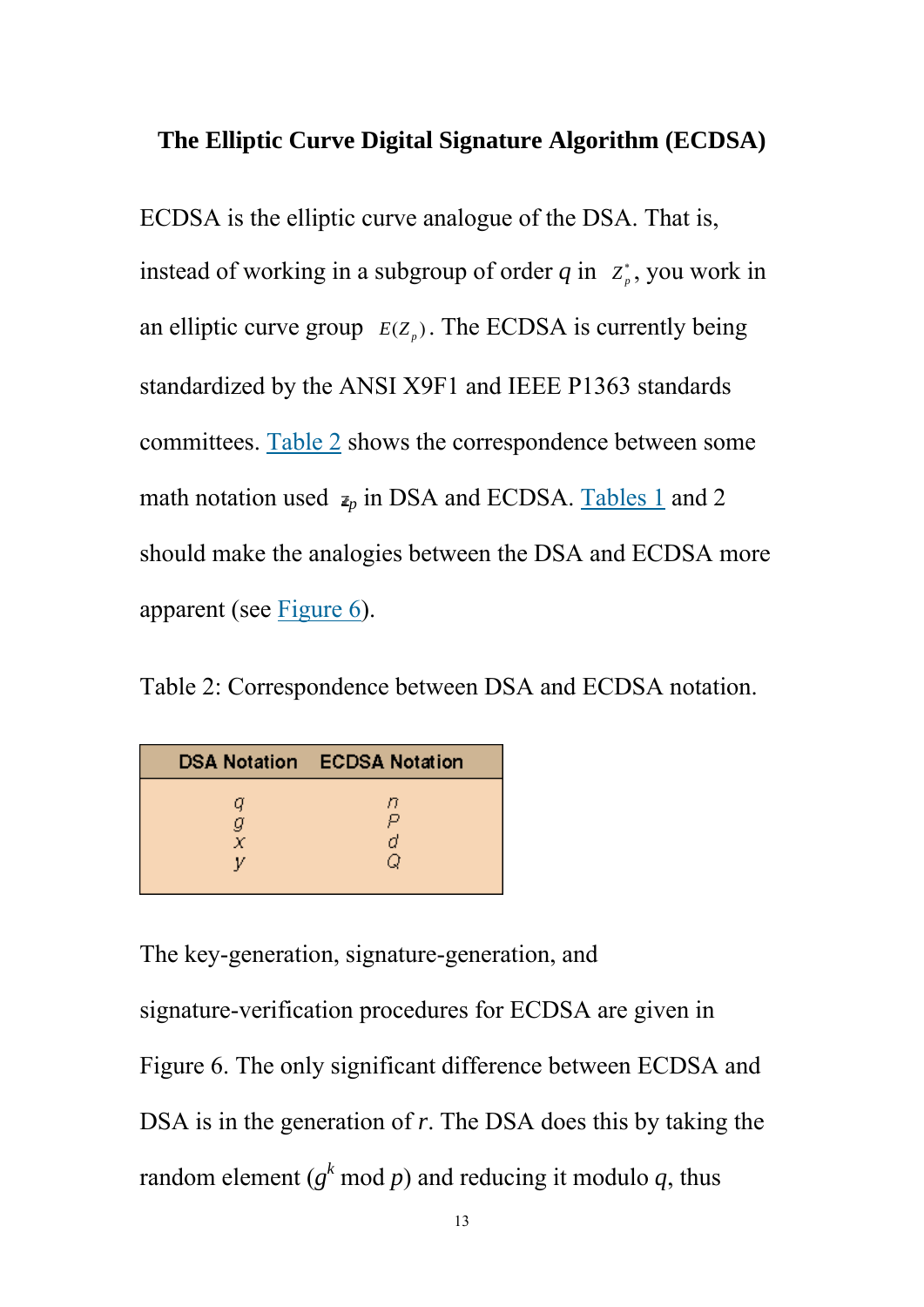obtaining an integer in the interval [1, *q* -1]. The ECDSA generates the integer  $r$  in the interval  $[1, n-1]$  by taking the *x*-coordinate of the random point *kP* and reducing it modulo *n*.

To obtain a security level similar to that of the DSA (with 160-bit *q* and 1024-bit *p*), the parameter *n* should have about 160 bits. If this is the case, then DSA and ECDSA signatures have the same bit length (320 bits).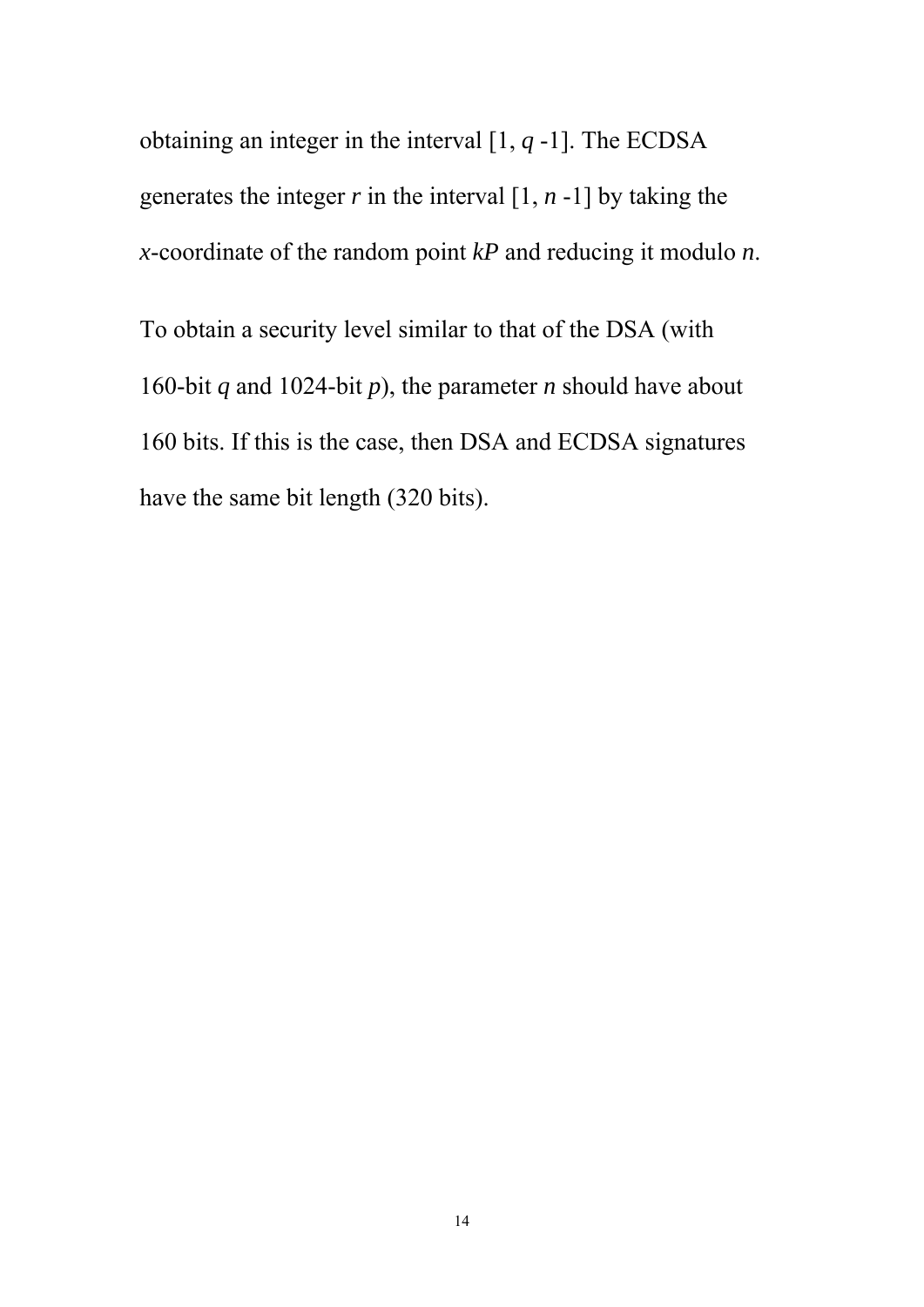Figure 6: (a) ECDSA key generation; (b) ECDSA signature generation; (c) ECDSA signature verification.

### $(a)$

Each entity A does the following:

- 1. Select an elliptic curve E defined over  $\mathbb{Z}_p$ . The number of points in  $E(\mathbb{Z}_p)$  should be divisible by a large prime  $n$ .
- 2. Select a point  $P \in E(\mathbb{Z}_p)$  of order n.
- 3. Select a statistically unique and unpredictable integer d in the interval  $[2, n-2]$ .
- 4. Compute  $Q = dP$ .
- 5. A's public key is  $(E, P, n, Q)$ ; A's private key is d.

# $(b)$

To sign a message  $m$ , A does the following:

- 1. Select a statistically unique and unpredictable integer  $k$  in the interval  $[2, n-2]$ .
- 2. Compute  $kP = (x_1, y_1)$  and  $r = x_1$  mod n. (Here  $x_1$  is regarded as an integer, for example by conversion from its binary representation.)
	- If  $r = 0$ , then go to step 1. (This is a security condition: if  $r = 0$ , then the signing equation  $s = k^{-1}{h(m)} + dr$  mod n does not involve the private key d!)
- 3. Compute  $k^{-1}$  mod n.
- 4. Compute  $s = k^{-1}{h(m) + dr}$  mod n, where h is the Secure Hash Algorithm (SHA-1).
- 5. If  $s = 0$ , then go to step 1. (If  $s = 0$ , then  $s^{-1}$  mod *n* does not exist;  $s^{-1}$  is required in step 2 of signature verification.)
- 6. The signature for the message m is the pair of integers  $(r, s)$ .

# $(c)$

To verify A's signature  $(r, s)$  on m, B should do the following:

- 1. Obtain an authentic copy of A's public key  $(E, P, n, Q)$ . Verify that r and s are integers in the interval  $[1, p-1]$ .
- 2. Compute  $w = s^{-1} \mod n$  and  $h(m)$ .
- 3. Compute  $u_1 = h(m)$  w mod n and  $u_2 = rw$  mod n.
- 4. Compute  $u_1P + u_2Q = (x_0,y_0)$  and  $v = x_0 \mod n$ .
- 5. Accept the signature if and only if  $v = r$ .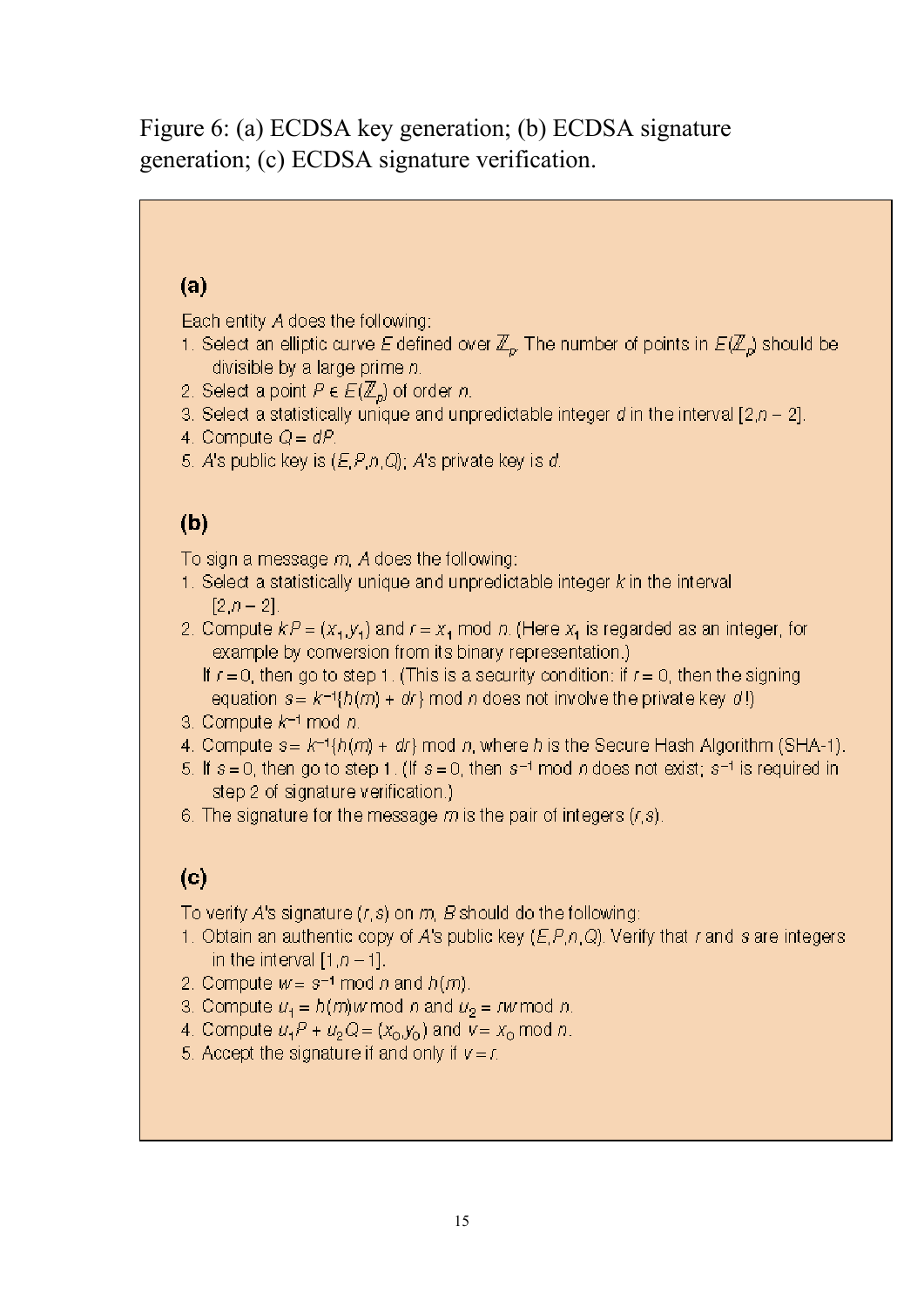Instead of each entity generating its own elliptic curve, the entities may elect to use the same curve *E* and point *P* of order *n*. In this case, an entity's public key consists only of the point *Q*. This results in public keys of smaller sizes. Additionally, there are point compression techniques whereby the point  $Q = (x_Q, y_Q)$ can be efficiently constructed from its *x*-coordinate  $x_Q$  and a specific bit of the *y*-coordinate  $y<sub>O</sub>$ . Thus, for example, if  $p \approx 2^{160}$  (so elements in  $Z_p$  are 160-bit strings), then public keys can be represented as 161-bit strings.

### **Security Issues**

The basis for the security of elliptic curve cryptosystems such as the ECDSA is the apparent intractability of this elliptic curve discrete logarithm problem (ECDLP): given an elliptic curve *E* defined over  $\mathbb{Z}_p$ , a point  $P \in E(\mathbb{Z}_p)$  of order

*n*, and a point  $Q \in E(\mathbb{Z}_p)$ , determine the integer *l*,  $0 \le l \le n-1$ , such that  $Q = lP$ , provided that such an integer exists.

Over the past 12 years, the ECDLP has received considerable attention from leading mathematicians, and no significant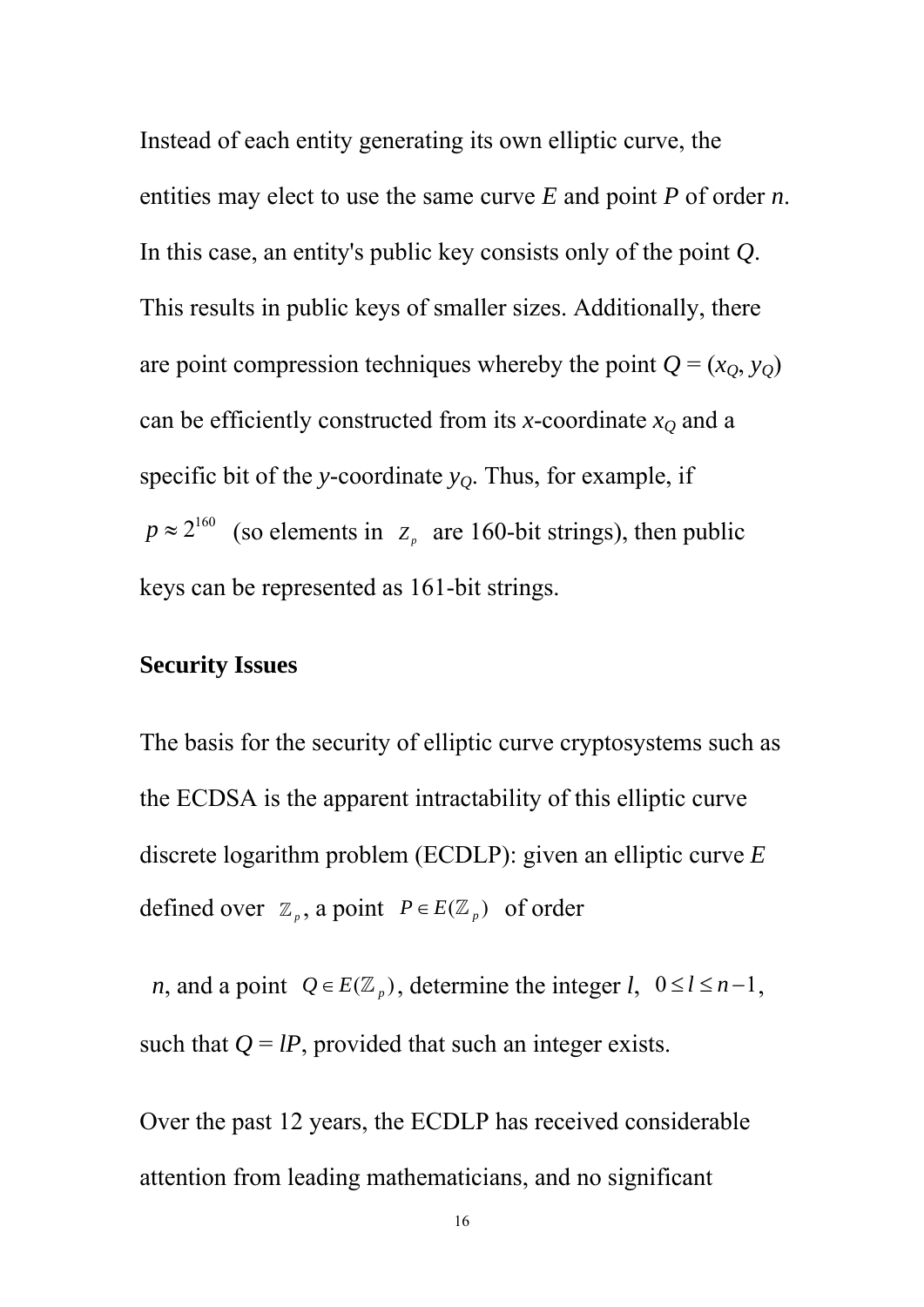weaknesses have been reported. An algorithm by Pohlig and Hellman reduces the determination of *l* to the determination of *l* modulo each of the prime factors of *n*. Hence, to achieve the maximum possible security level, *n* should be prime. The best-known algorithm to date for the ECDLP in general is the Pollard rho-method, which takes about  $\sqrt{\pi n/2}$  steps, where a step is an elliptic curve addition. In 1993, Paul van Oorschot and Michael Wiener showed how the Pollard rho-method can be parallelized so that if *r* processors are used, the expected number of steps by each processor before a single discrete logarithm is obtained is  $\sqrt{\pi n/2}/r$ .

In considering software attacks on ECDLP, we assume that a million instructions per second (MIPS) machine can perform  $4310<sup>4</sup>$  elliptic curve additions per second. (This estimate is indeed conservative -- an application-specific integrated circuit for performing elliptic curve operations over the field  $\mathbf{F}_2^{155}$ described in "An Implementation of Elliptic Curve Cryptosystems over  $\mathbb{F}_2^{155}$ ," by G. Agnew, R. Mullin, and S. Vanstone [*IEEE Journal on Selected Areas in Communications*,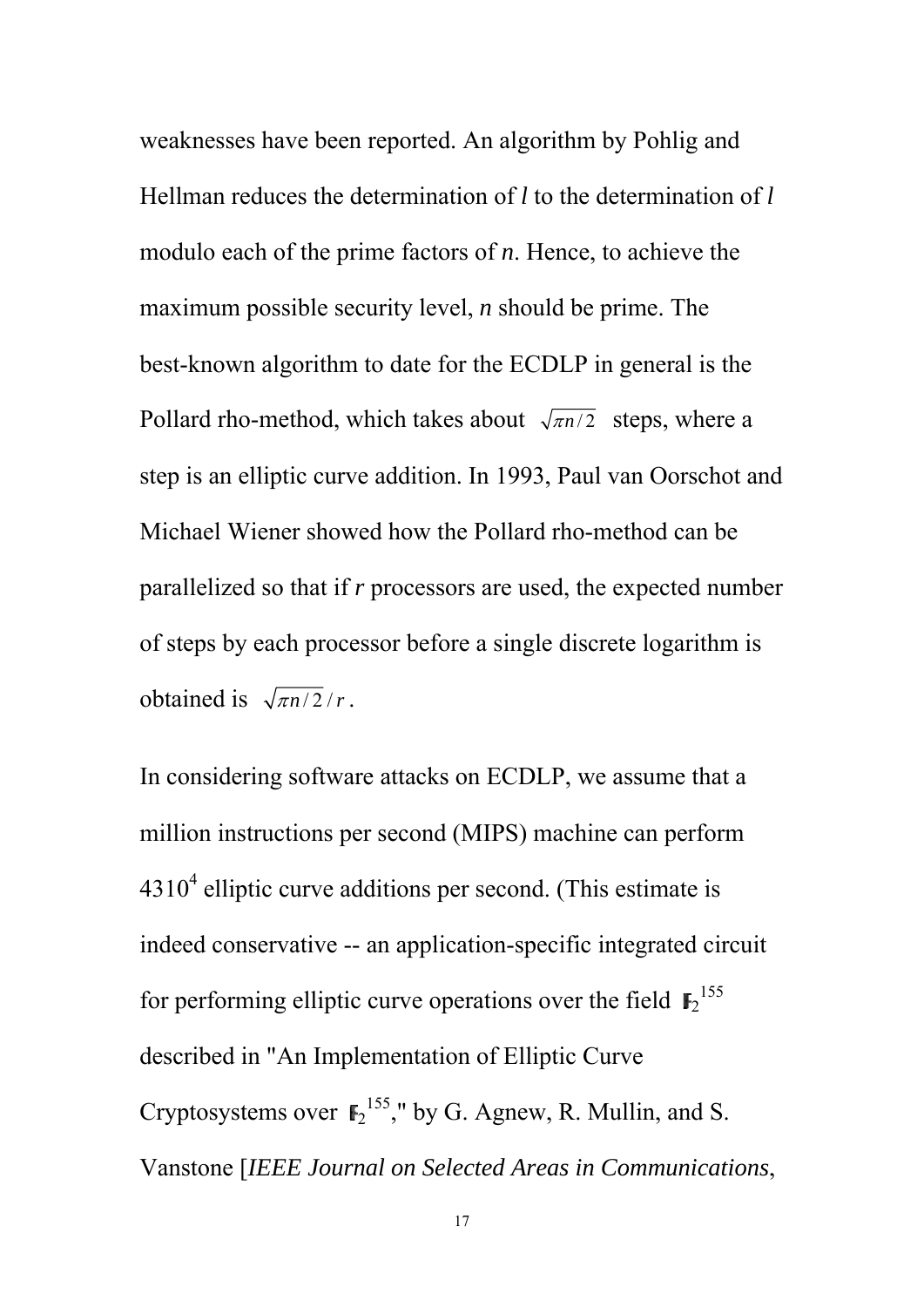11, 1993] has a 40-MHz clock rate and can perform roughly 40,000 elliptic additions per second.) Then the number of elliptic curve additions that can be performed by a 1 MIPS machine in one year is

$$
(4 \times 10^4) \cdot (60 \times 60 \times 24 \times 365) \approx 2^{40}
$$

Table 3 shows, for various values of *n*, the computing power required to compute a single discrete logarithm using the Pollard rho-method. A MIPS year is equivalent ot the computational power of a computer that is rated at 1 MIPS and utilized for one year.

Table 3: Computing power to compute elliptic curve logarithms with the Pollard rho-method.

| Field Size Size of n<br>(in bits) | (in bits) | $\sqrt{\pi n/2}$ | <b>MIPS</b><br>years |
|-----------------------------------|-----------|------------------|----------------------|
| 155                               | 150       | 976              | $3.8 \times 10^{10}$ |
| 210                               | 205       | 2108             | $7.1 \times 10^{18}$ |
| 239                               | 234       | 2117             | 1.6×1028             |

For instance, if 10,000 computers each rated at 1000 MIPS are available, and  $n \approx 2^{150}$ , then an elliptic curve discrete logarithm can be computed in 3800 years. Andrew Odlyzko has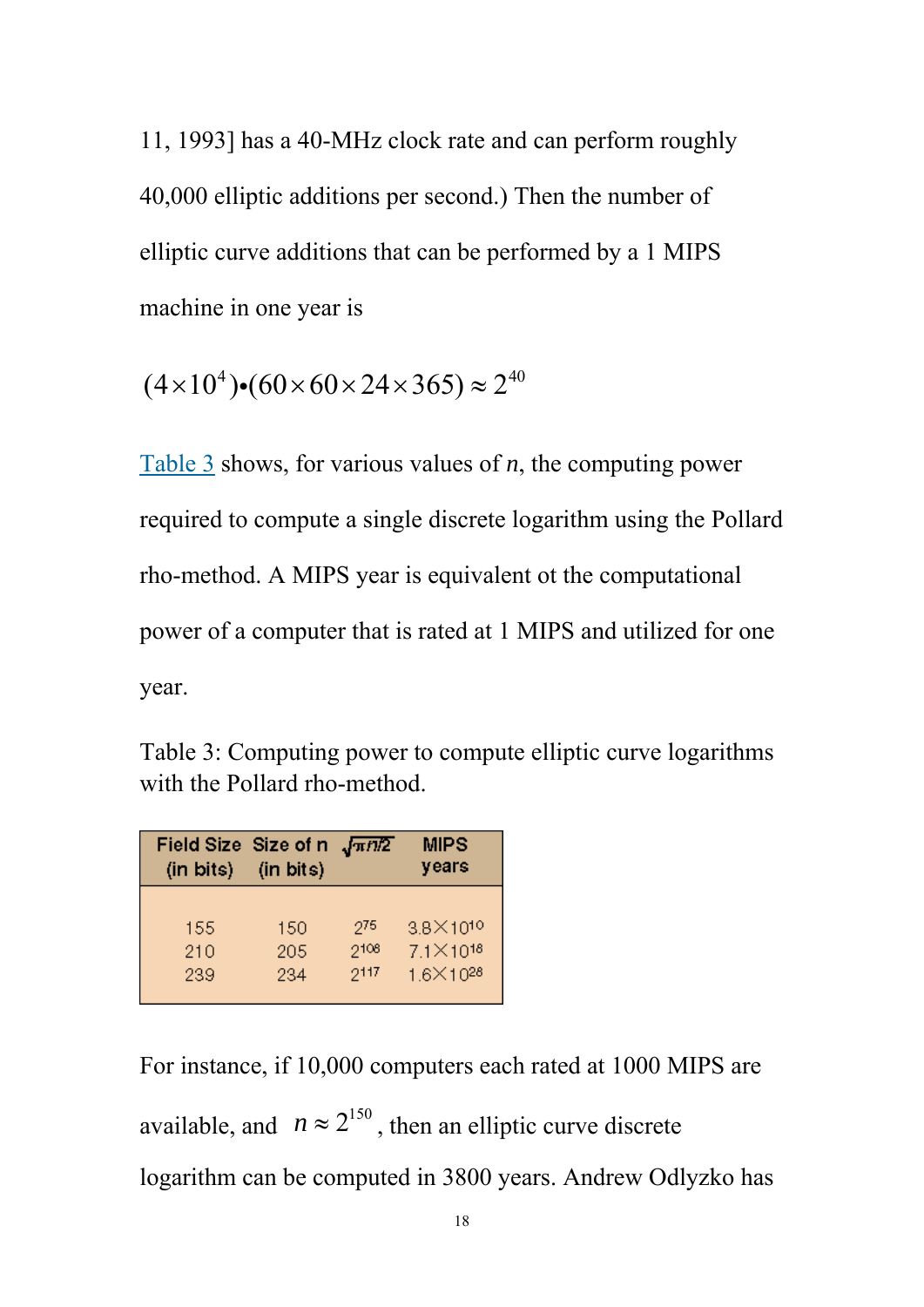estimated that if 0.1 percent of the world's computing power were available for one year to work on a collaborative effort to break some challenge cipher, then the computing power available would be  $10^8$  MIPS years in 2004 and  $10^{10}$  - $10^{11}$  MIPS years in 2014.

To put the numbers in  $Table 3$  in some perspective,  $Table 4$  (see A. Odlyzko's "The Future of Integer Factorization," *CryptoBytes: The Technical Newsletter of RSA Laboratories*, Summer 1995; also available at http://www.rsa.com/) shows the estimated computing power required to factor integers with current versions of the general number field sieve.

| Table 4: Computing power required to factor integers using the |  |  |
|----------------------------------------------------------------|--|--|
| general number field sieve.                                    |  |  |

| Size of $n$<br>(in bits) | <b>MIPS</b> years  |
|--------------------------|--------------------|
| 512                      | $3 \times 10^{4}$  |
| 768                      | 2x10 <sup>8</sup>  |
| 1024                     | $3x10^{11}$        |
| 1280                     | $1 \times 10^{14}$ |
| 1536                     | $3x10^{16}$        |
| 2048                     | $3x10^{20}$        |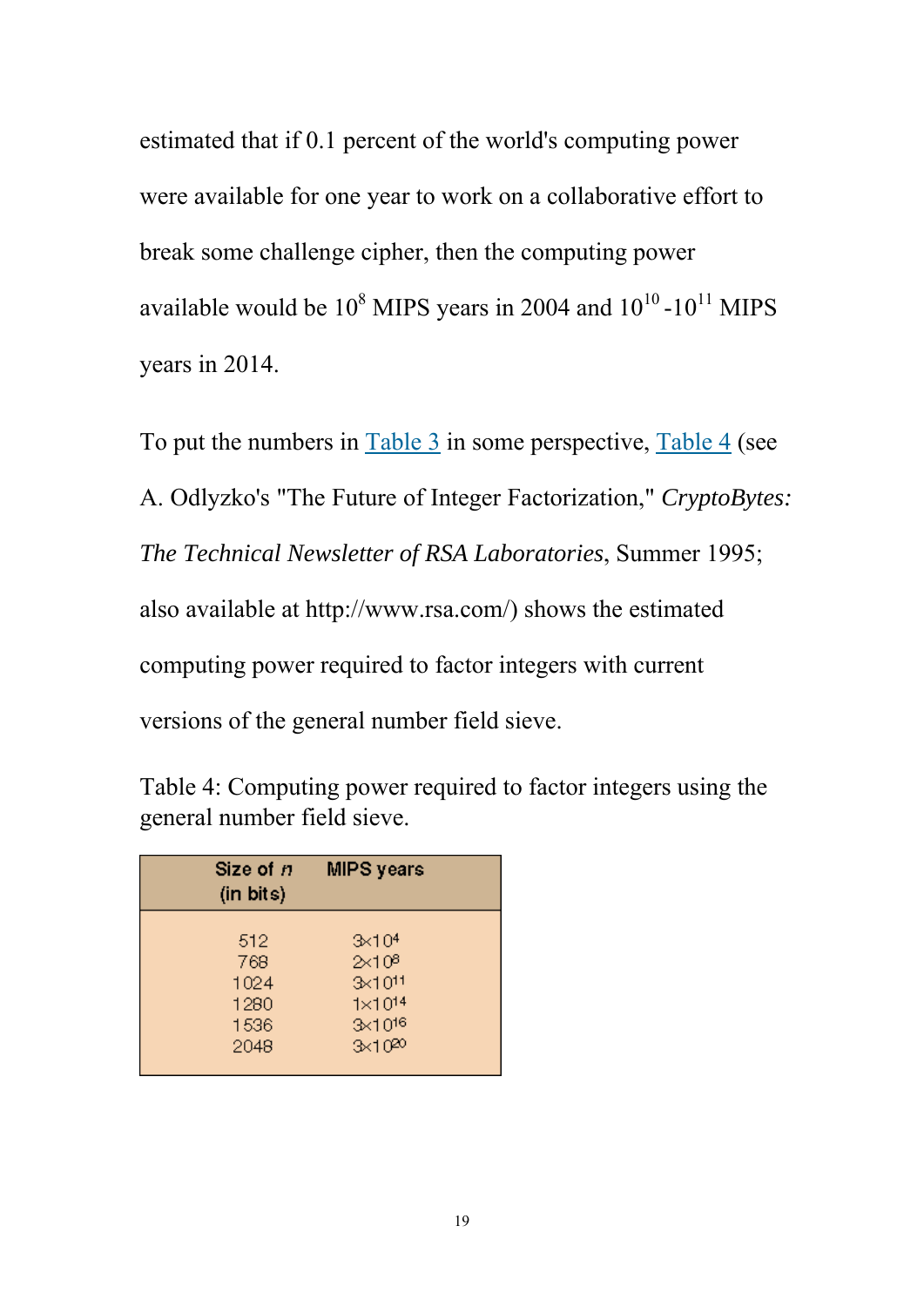A more promising attack (for well-funded attackers) on elliptic curve systems would be to build special-purpose hardware for a parallel search using the Pollard rho-method. In "Parallel Collision Search with Cryptanalytic Applications" (to appear in *Journal of Cryptology*), P. van Oorschot and M. Wiener provide a detailed study of such a possibility. They estimated that if  $n \approx 10^{36} \approx 2^{120}$ , then a machine with  $m = 325,000$  processors that could be built for about \$10 million would compute a single discrete logarithm in about 35 days.

It should be pointed out that in the software and hardware attacks just described, computation of a single elliptic curve discrete logarithm has the effect of revealing a *single* user's private key. The same effort must be repeated to determine another user's private key.

In "Minimal Key Lengths for Symmetric Ciphers to Provide Adequate Commercial Security" (January 1996, available from http://theory.lcs.mit.edu/~rivest/publications.html), M. Blaze, W. Diffie, R. Rivest, B. Schneier, T. Shimomura, E. Thompson, and

20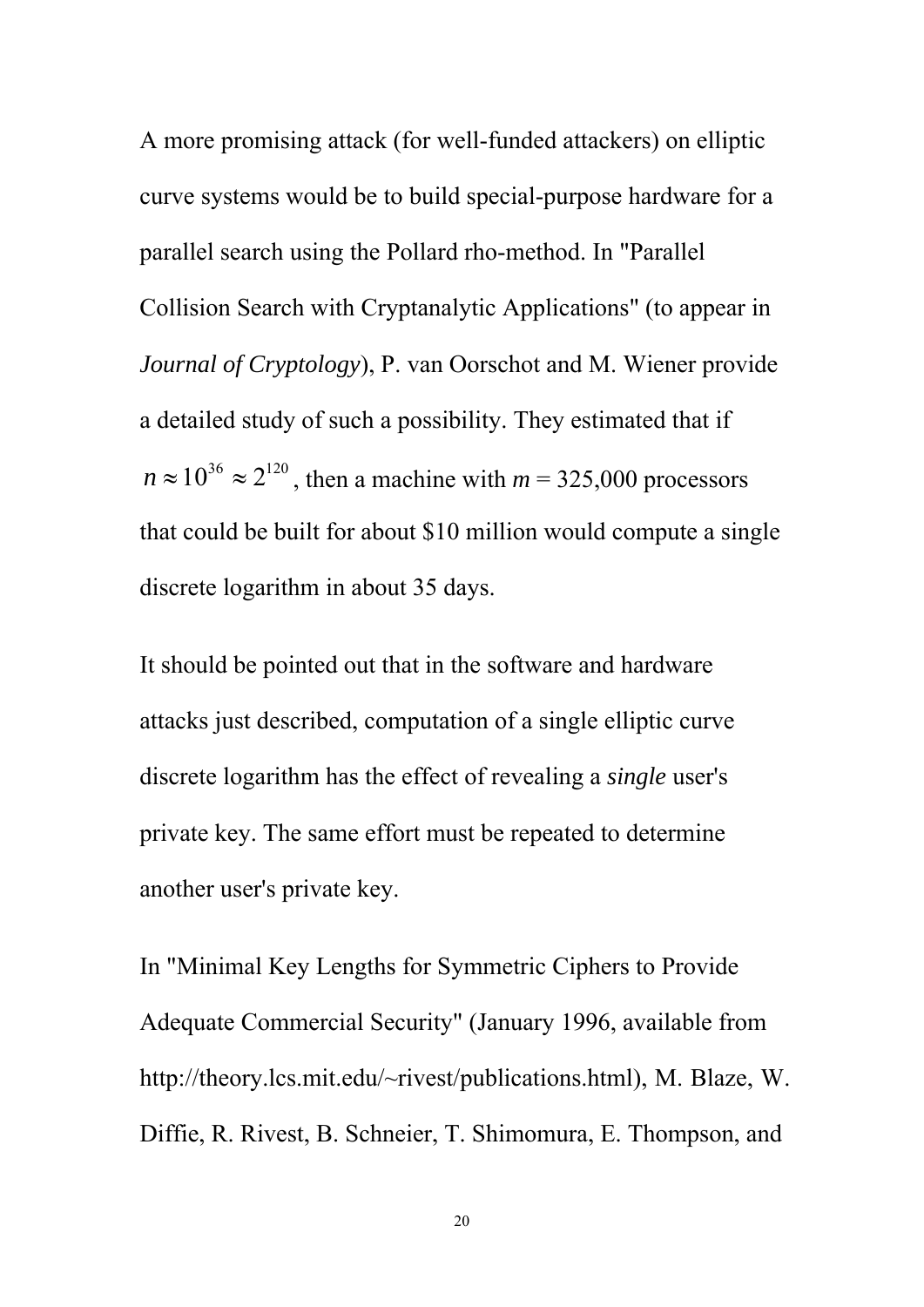M. Wiener reported on the minimum key lengths required for secure symmetric-key encryption schemes (such as DES and IDEA). Their report comes to the following conclusion:

To provide adequate protection against the most serious threats -- well-funded commercial enterprises or government intelligence agencies -- keys used to protect data today should be at least 75 bits long. To protect information adequately for the next 20 years in the face of expected advances in computing power, keys in newly-deployed systems should be at least 90 bits long.

Extrapolating these conclusions to the case of elliptic curves, you see that *n* should be at least 150 bits for short-term security and 180 bits for medium-term security. This extrapolation is justified by the following considerations:

• Exhaustive search through a *k*-bit symmetric-key cipher takes about the same time as the Pollard rho algorithm applied to an elliptic curve having a 2*k*-bit parameter *n*.

21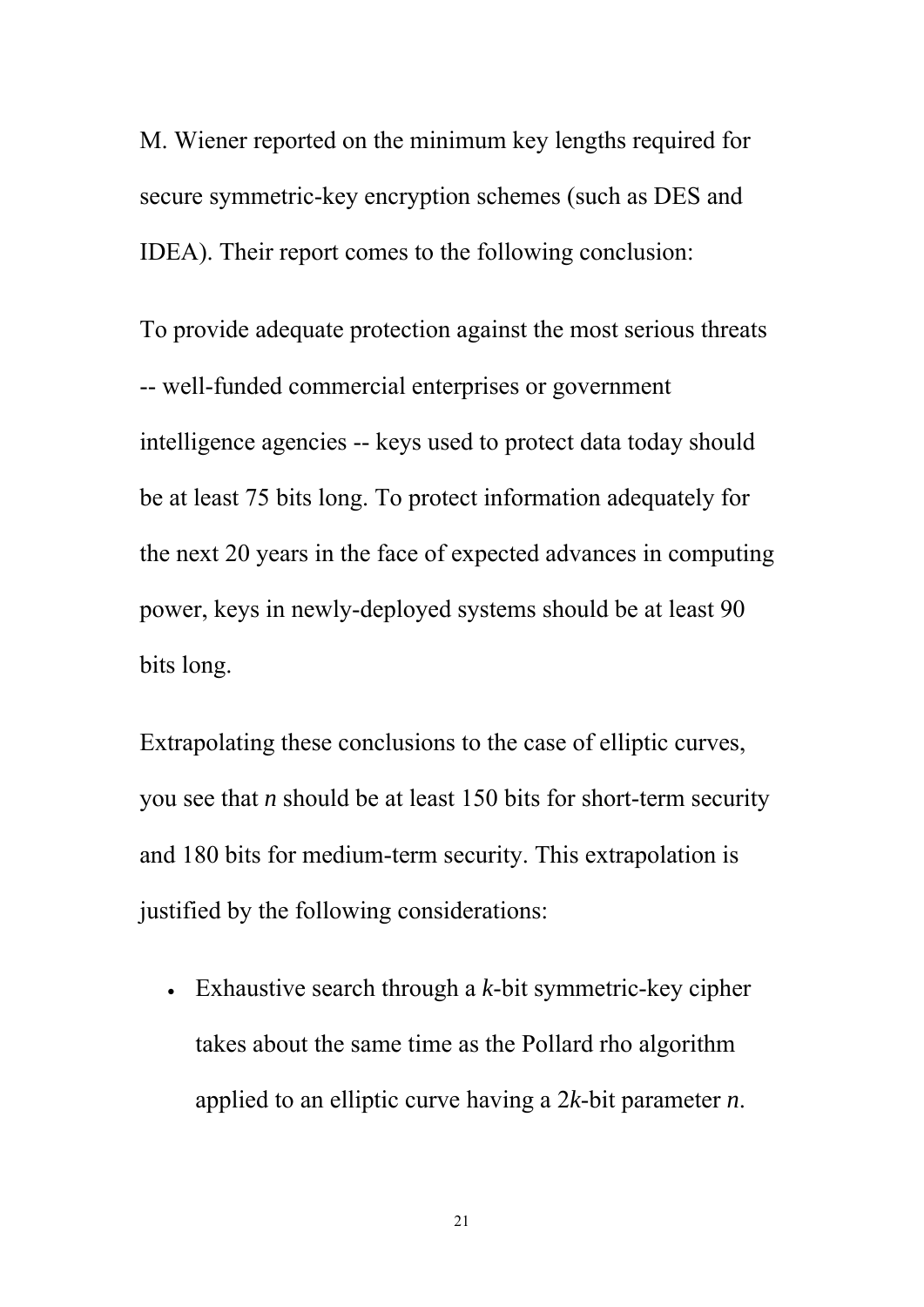- Exhaustive searches with a symmetric-key cipher and the Pollard rho algorithm can be parallelized with a linear speedup.
- A basic operation with elliptic curves (addition of two points) is computationally more expensive than a basic operation in a symmetric-key cipher (encryption of one block).
- In both symmetric-key ciphers and elliptic curve systems, a "break" has the same effect: It will recover a single private key.